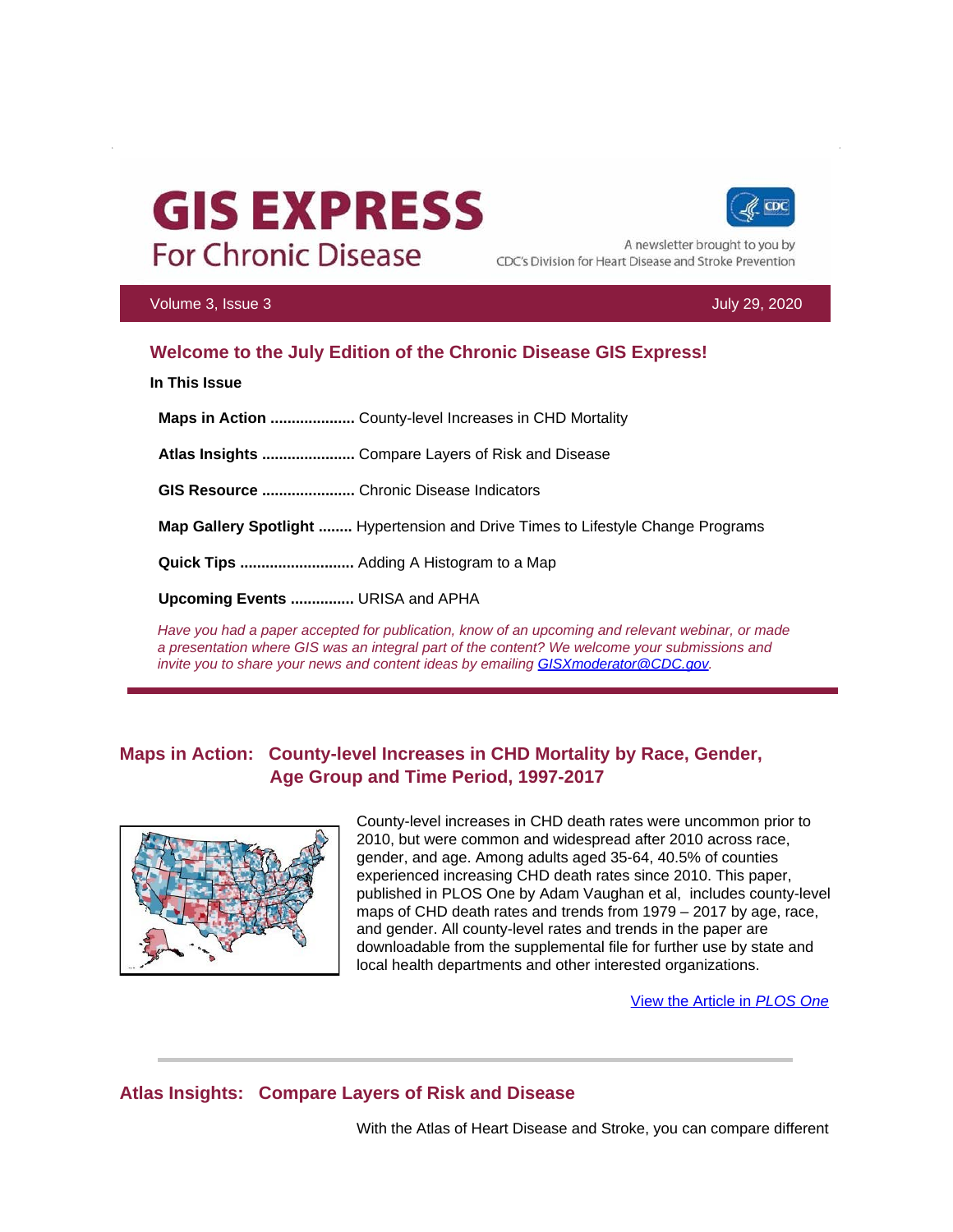

layers of data by using the Compare Layers Tool. The tool is located on the top navigation bar and can be implemented after you have created an initial map. Just select an additional layer and you'll be able to swipe back and forth to compare the two maps of interest to you and your colleagues.

[Compare Layers on the Atlas of Heart Disease and Stroke](https://t.emailupdates.cdc.gov/r/?id=h25fab1e4,11af0df4,11eecc82)

#### **GIS Resource: Chronic Disease Indicators**



You can easily download a series of chronic disease risk factors and outcomes data from the Chronic Disease Indicator website. All the surveillance indicators were developed by a consensus among CDC, CSTE, and NACDD, and is one of the GIS resources available via the Chronic Disease GIS Exchange.

[View the Chronic Disease Indicators Portal](https://t.emailupdates.cdc.gov/r/?id=h25fab1e4,11af0df4,11eecc84)

## **Map Gallery Spotlight: Hypertension and Drive Times to Public Health Programs in Kansas**



The Kansas Department of Health has created a map that displays the burden of self-reported hypertension along with drive times to CDCrecognized lifestyle change programs. The map demonstrates a gap in access to these programs in regions of the state with high prevalence of self-reported hypertension.

[View the Hypertension and Drive Time Map in the Map](https://t.emailupdates.cdc.gov/r/?id=h25fab1e4,11af0df4,11eecc85) **Gallerv** 

## **GIS Quick Tip: Adding a Histogram to a Map**

a few easy steps. Adding a histogram to your map provides important information for the reader to understand how data are distributed within the map categories. This quick tip shows you how to add a histogram with just

View this Quick Tip in the GIS Exchange